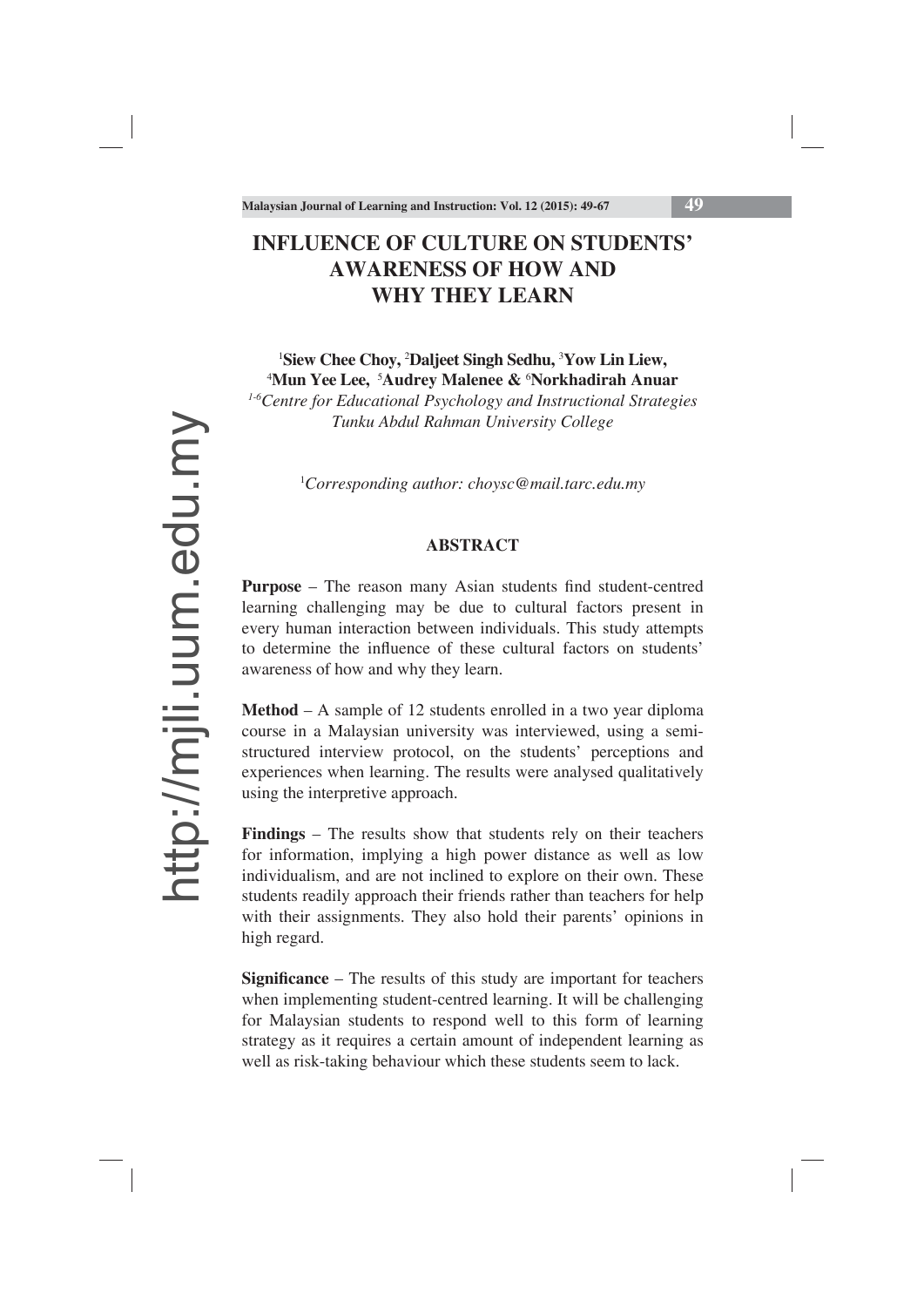**Keywords:** Cultural influences, student learning, perceptions and learning experience.

#### **INTRODUCTION**

Many classrooms today have implemented outcome-based learning and student-centred learning. In these types of learning, students play a pivotal role during the learning process. However, even with such learner-oriented strategies, students still experience difficulties when learning. Studies have found that the culture students belong to influences the manner in which they learn and interact in the classroom (Kember & Wong, 2000; Kember, 2009; Hiew, 2012). The word 'culture' in this context, refers to the collective patterned way of thinking which distinguishes one group of individuals from another (Hofstede, 2001). This study is interested to know how Malaysian students exhibit the influences of culture as defined by Hofstede (1984) while they are learning.

These collective ways of thinking result in forming cultural factors which, to a certain extent, determine how individuals live and socialise (Zion & Kazleski, 2005). Learning from a constructivist view (Vygotsky, 1986) is social in nature and therefore is influenced by the culture of an individual. Hence, cultural factors can influence the way an individual learns. These factors, initially thought to be present in every interaction between individuals and confined to race and ethnicity, are actually a more complex weave in all cultural groups and influence values, beliefs and behaviours of individuals (Zion & Kazleski, 2005). Therefore cultural factors can be viewed as preferences that are strongly embedded in individuals because of the highly social nature of humans and their strong need to fit into social groups (Parrish & Linder-VanBerschot, 2010).

# *Influence of Culture on Learning*

Human culture is the result of human programming which occurs mainly before puberty and is strongly influenced by the immediate family and the educational environments of individuals. According to Hofstede (2007), culture is the collective programming of the mind that distinguishes one group of individuals from another and tends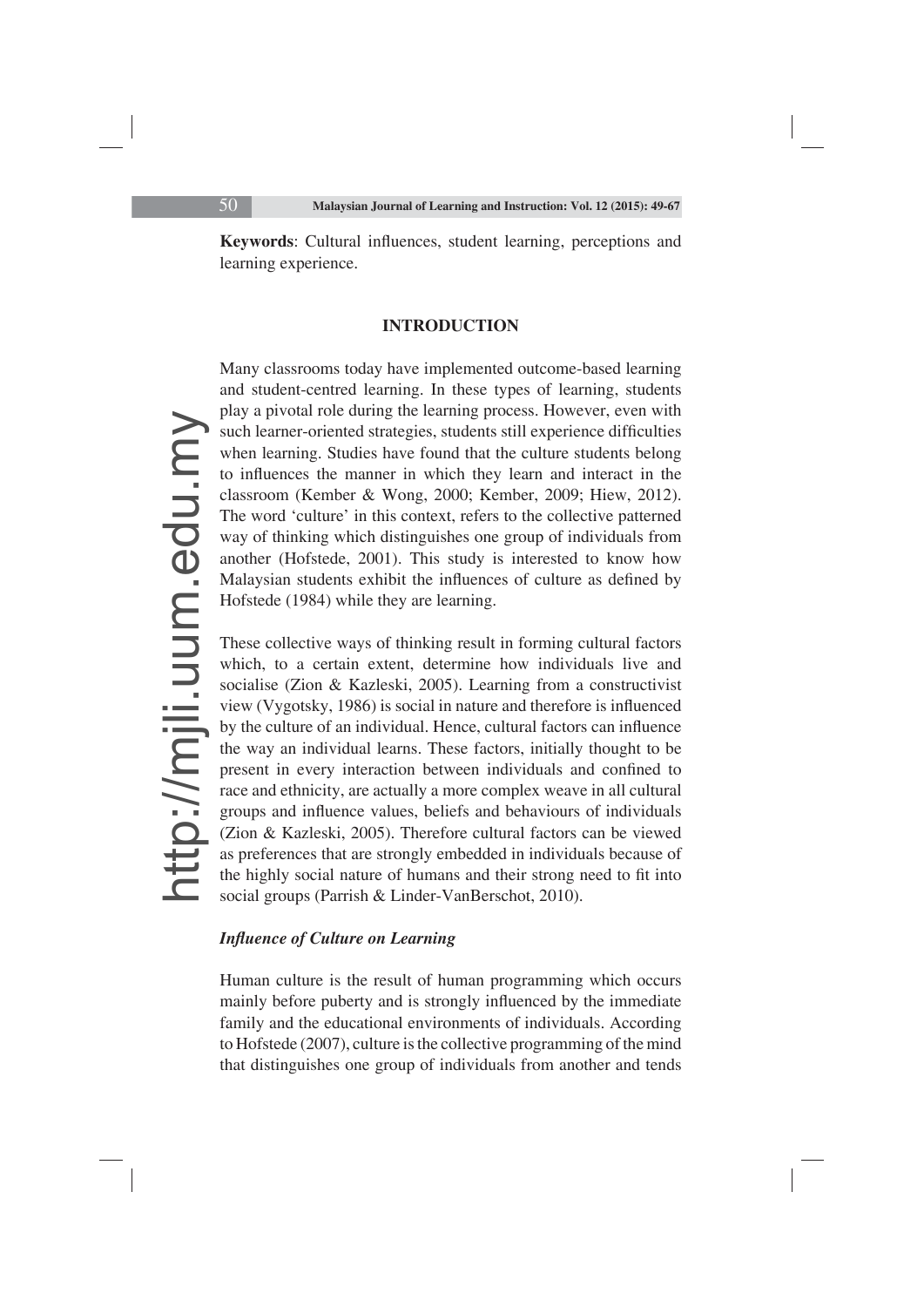to affect deeply embedded beliefs. Unlike human nature, which is inherited, culture is learned (Parrish & Linder-Van Berschot, 2010). Although human nature and culture have extensive influences, they do not predict how individuals will respond to situations.

According to Ginsberg (2005), the response individuals have to a learning activity reflects their ethnic and cultural backgrounds. Hence, cognitive processes may be regarded as inherently cultural. Hofstede, Hofstede & Minkov (2010) note that different cultural values between students and their teachers can become a source of problems which can hinder the process of learning. Adding to these difficulties are the different expectations of societies (Hofstede, et al., 2010). This is especially true if the teacher has a western perspective of education where students are expected to speak up and give opinions. However, from the Asian students' perspective, it is improper to speak up if not spoken to directly by the teacher (Hofstede et al., 2010) as they conceive themselves as part of a group. The idea among members of a group is not to stand out but blend in. Students in Malaysia perceive themselves as collectivist according to Hofstede et al. (2010); hence, it makes more sense for individuals to act as part of the group. This makes implementing student-centred learning challenging as it requires each individual to voice his or her own thinking and opinions.

The family dynamics of the students in a collectivist culture will also continue in school with in-group and out-group distinctions (Hofstede, 2007). Hence, in a collectivist classroom, the virtues of harmony and maintaining face are very important for a proper learning environment. Invoking the group's honour is a way of controlling students and shaming is most effective in such environments to correct misbehaviour. Learning in a collectivist society is different from an individualistic one. In an individualistic society, learning is not about how to do but about *how to learn* as learning is viewed as one that is on-going and life-long. In contrast, a collectivist society views learning as a one-time thing about *how to do* in order to adapt to society. This could account for the extensive use of rote learning and reliance on the teacher to impart knowledge (Biggs, 1999) among Asian students, specifically Malaysians. Hence in Asian students' minds, learning is about *how to get on* in life, a one-time thing rather than life-long learning.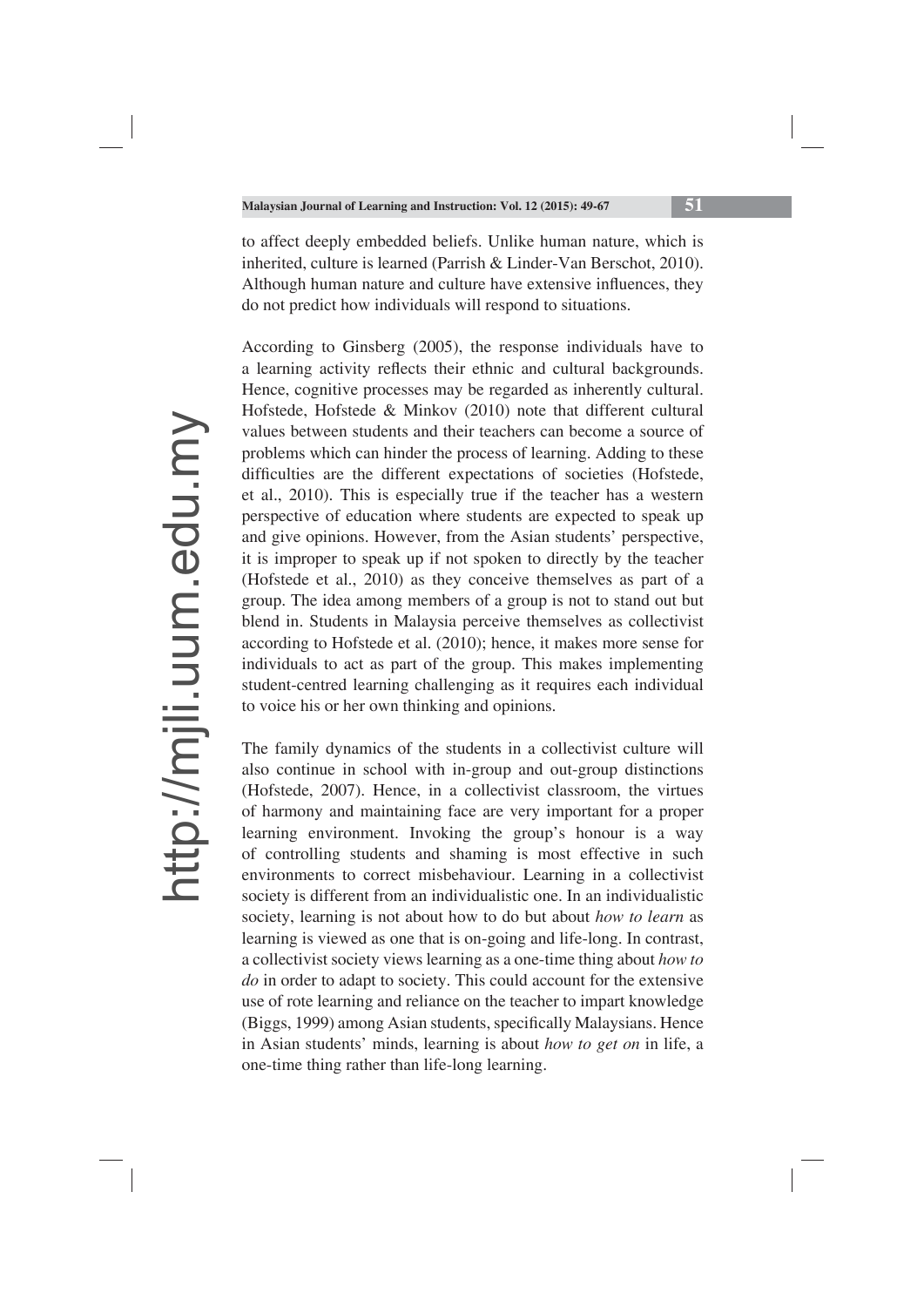## *Hofstede's Cultural Dimensions*

According to Hofstede's (1984) theory of cultural dimensions, humans in different cultures have deeply embedded beliefs and values in their ways of reacting to their environment and may be divided into five cultural dimensions. They are the power distance index, individualism, masculinity, avoidance index and long-term orientation (Minkov & Hofstede, 2010).

In short, the cultural dimensions are a means of describing a generalisable framework of dealing with a society's pattern of living (Kluckhohn, 1962). These cultural patterns can become extremely stable over time (Hofstede, 2001); hence, as individuals in a culture become exposed to more changes, there are still residual cultural differences that modernisation of a society cannot entirely wipe out. In Malaysia, there is still the collectivist tendency to be integrated from birth into strong cohesive in-groups (Hofstede, 2001). Previous studies have also found that there is greater tendency for collectivist societies to be non-confrontational and to have value conformity (Noordin & Jusoff, 2010, Kuhnen et al., 2001). Hence, introducing lifelong learning and independent learning into university classrooms is challenging as it requires students to learn independently, be self-directed and open to taking risks. Malaysian students are often classified as passive and reluctant to voice their opinions (Littlewood, 2001; Khoo, 2003; Ahmand & Sahbak, 2009; Hiew, 2012) which add to the challenges of changing their mind-sets.

Culture in this study is defined using the four cultural dimensions by Hofstede (1984):

- 1. Individualism (IDV) as a characteristic of culture, opposes collectivism. Individualist cultures primarily look after their own interest and that of their immediate families. In contrast, collectivist cultures assume that individuals – through births or other means – belong to one or more close groups from which they cannot detach themselves. Life is a matter of survival which is the opposite of individualist groups who view it as hedonistic.
- 2. Power Distance Index (PDI) defines the extent to which an individual in a society will tolerate inequality of power and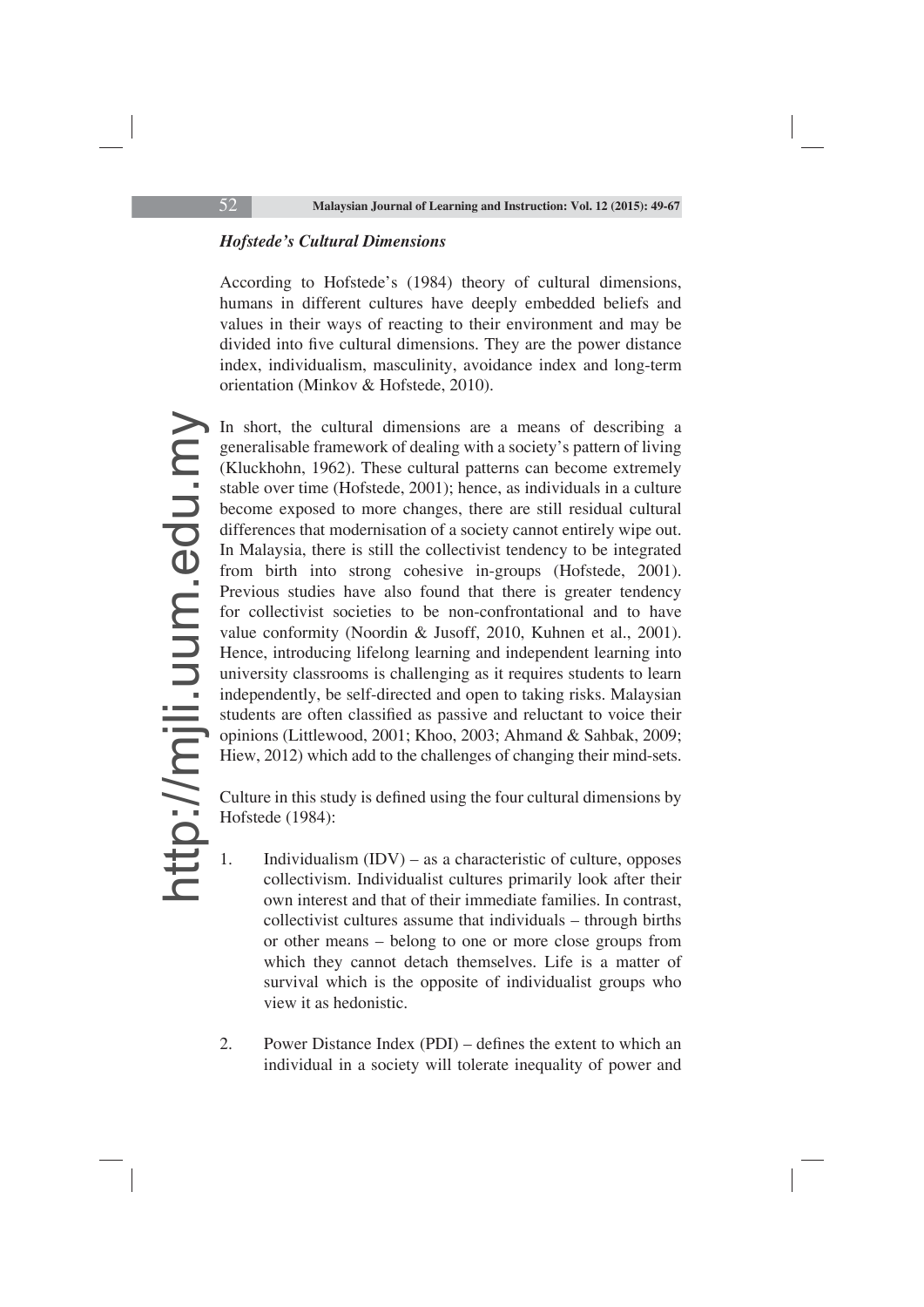consider it as normal. High power distance societies believe that everyone has his/her rightful place, and there is existential inequality in the form of hierarchy. Hence, when things go wrong, there is a tendency to blame rather than change the system to suit current needs. There is a latent conflict between the powerful and the powerless. The elders in such groups are respected and feared.

- 3. Masculinity (MAS) this is a characteristic of a culture and it opposes femininity. Masculine cultures have very defined roles for the two sexes, with the role of men seen as assertive, ambitious and competitive; while the women are seen to be in a more nurturing role, striving for the non-material things in life. Societies that are masculine see advancement of careers and earning as important. Achievement is seen in terms of ego boosting, wealth and recognition.
- 4. Uncertainty Avoidance Index  $(UAI)$  this defines the extent to which individuals are made to feel insecure in a situation that they consider unstructured, unclear or unpredictable and the extent to which they will try to avoid such situations by adopting strict codes of behaviour and a belief in absolute truths. There is a need for structure in high uncertainty avoidance societies. This is reflected in schools which favour structured learning situations with precise objectives, detailed assignments and strict timetables. Teachers are also expected to be experts who have all the answers.

### **METHODOLOGY**

A qualitative approach, namely the interpretive approach, was used because this study is about giving voice to students' learning experiences (Larkin, Watts, & Clifton, 2006). The intention is not to oversimplify the voices of individuals by summarising their opinions but rather to develop them at an interpretive level. This approach required firstly, a highly intensive and detailed analysis of accounts produced by the participants which were captured verbatim and secondly, an in-depth and analytical commentary on their 'sensemaking' activities when learning.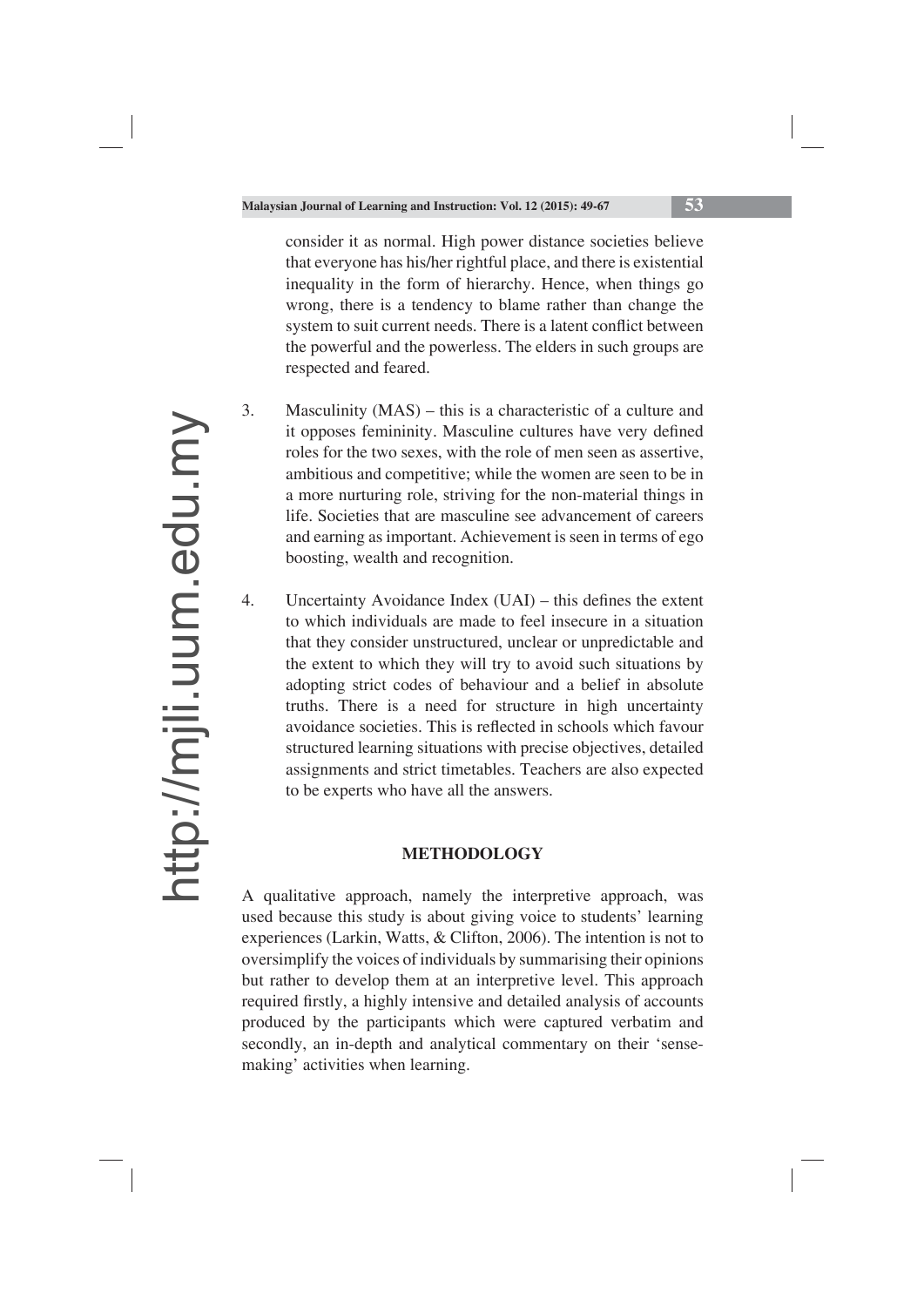The view of social-constructivism (Radnor, 2002; Creswell, 2013) was used in the interpretive approach for this study. The comments and perceptions of the participants formed as a result of social interactions with their peers and caretakers (Williams & Burden, 1997) were of great value in providing evidence of external cultural influences on them when learning.

# *The Research Questions*

This study attempts to determine the influence of culture on learning among Malaysian students. The two research questions underpinning this study are:

- RQ1. How is the influence of culture reflected in Malaysian students when they learn?
- RQ2. What are the differences in the influence of culture on high, average and low achieving students?

# *Participants*

The study was carried out in a university campus in Malaysia with a cohort of 12 students enrolled in two-year diploma programmes. The students were purposively selected based on their achievement levels. Three categories of students were chosen: the high, average and low achievers based on their entry qualifications to the university. These students were required to have at least a minimum of five grade C passes from the Sijil Pelajaran Menengah (SPM) examinations, the Malaysian equivalent of the Cambridge 'O' Levels, or a promotion from a certificate course for those with less than five SPM Grade C passes. In this study, high achievers were those students who scored at least nine SPM Grade A's or better; average achievers were those who scored at least five grade C passes; and the low achievers were those that had only three SPM Grade C passes and had been promoted from the certificate level programmes. The sample consisted of two students from the high achiever group, seven students from the average achiever group and three from the low achiever group, all in their first year diploma programmes.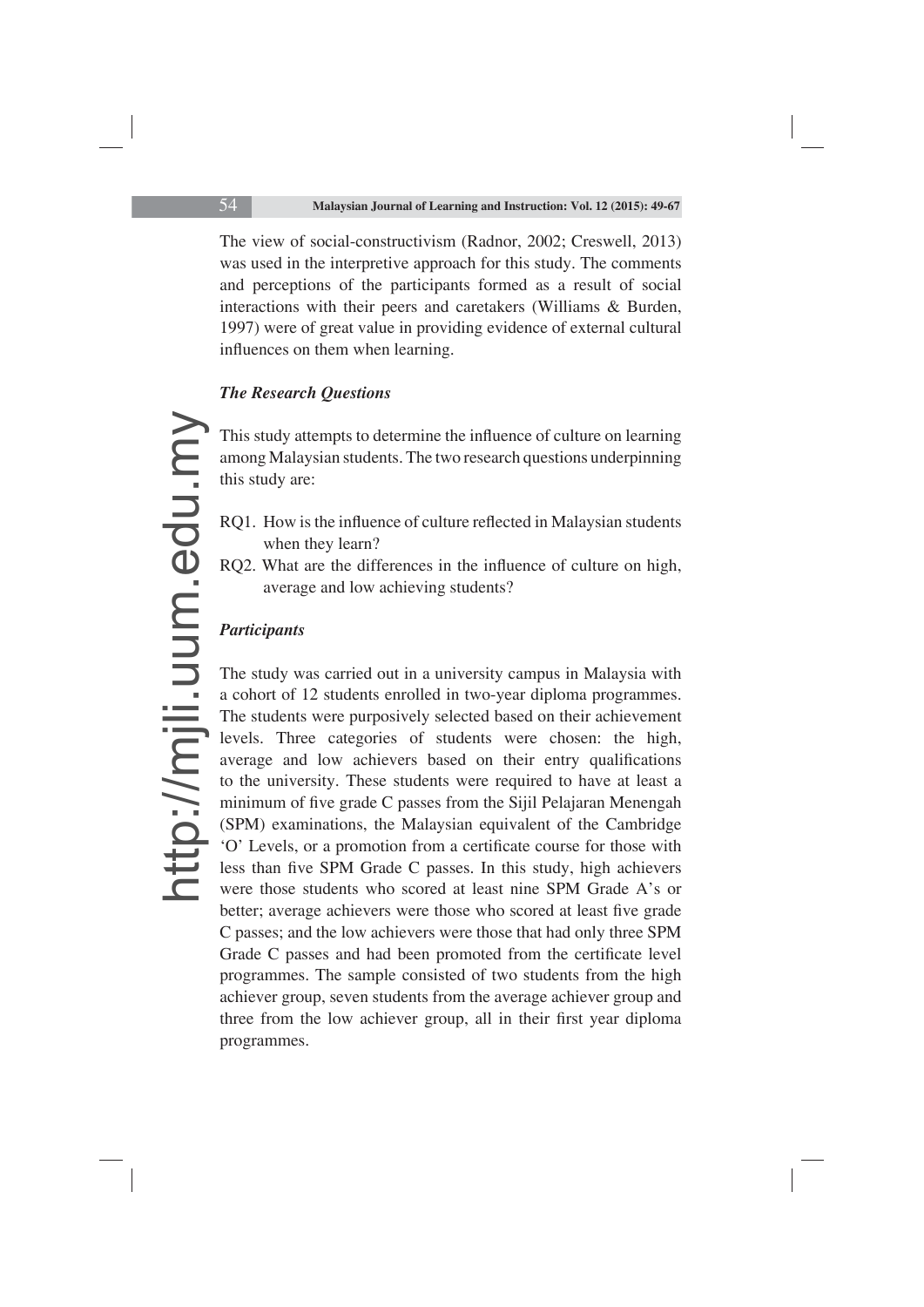### *Design and Procedure*

Prior to the interview, the students were asked for their informed consent and were told that they could withdraw from the session anytime. They were also told that all data collected would be kept confidential and viewed only by the research team. The students were interviewed using a semi-structured interview protocol, where the questions were focused on their learning experiences from primary until tertiary education. The interview protocol is shown in Table 1. During the interview, the participants were asked to reflect on and describe their feelings about the experiences they had when learning in school and university. The questions were deliberately broad and general so that the participants could construct their own meanings as they recalled their learning experiences.

Evidence for the study was assembled based on the individual views of the participants. They were interviewed in the environment where they studied to better understand the context of the participants. In order to gather data that was rich and meaningful, each interview was recorded and videotaped. Each researcher practiced active listening (Radnor, 2002) in order to encourage the participants to talk freely about their experiences.

Table 1

| <b>Interview Phase</b> | <b>Interview Questions</b>                           |
|------------------------|------------------------------------------------------|
| <b>First Phase</b>     | How did you feel having to go to school?             |
| (Primary School)       | Did you like going to school?                        |
|                        | Did you ever feel bored in school?                   |
|                        | When you were in primary school, why did you         |
|                        | think you had to go to school?                       |
|                        | What were your grades like during primary school?    |
|                        | All pass? Did you fail any subject/s?                |
|                        | Describe your performance in terms of grades and     |
|                        | school activities during primary school.             |
|                        | Did you go for tuition classes? Did you learn better |
|                        | in these classes than in school? Why?                |

*Interview Protocol*

(continued)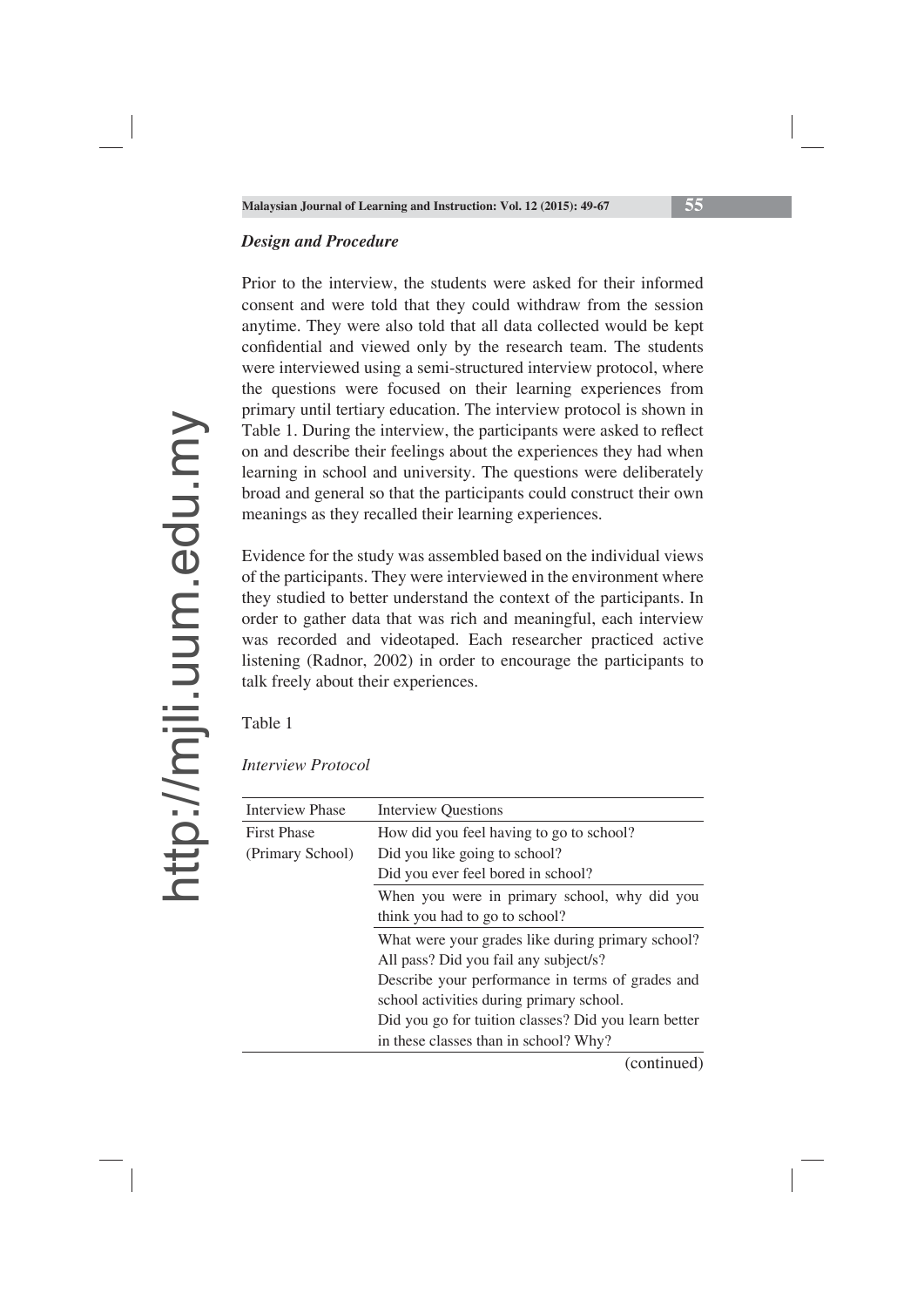| <b>Interview Phase</b>                                    | <b>Interview Questions</b>                                                                                                                                                                                                                                                                                 |
|-----------------------------------------------------------|------------------------------------------------------------------------------------------------------------------------------------------------------------------------------------------------------------------------------------------------------------------------------------------------------------|
| <b>Second Phase</b><br>(Secondary School)                 | What were your feelings about school when you<br>were in secondary school?<br>'I did not like to go to school because'<br>Did you ever get bullied in school or see someone<br>being bullied? How did that make you feel about<br>school?                                                                  |
|                                                           | From your current perspective, why do you think<br>you had to go to secondary school?<br>Did you find the work you had to do difficult?                                                                                                                                                                    |
|                                                           | Did you learn on your own? Go to teachers for help?<br>Did you have a special group of friends/classmates<br>you went to for help with homework?<br>Did you only like to socialise with friends?                                                                                                           |
| <b>Interview Phase</b>                                    | <b>Interview Questions</b>                                                                                                                                                                                                                                                                                 |
| <b>Third Phase</b><br>(Tertiary Educa-<br>tion-Education) | Why did you choose to continue your studies after<br>secondary school?<br>What do you think you will be doing had you not<br>chosen to continue your studies?                                                                                                                                              |
|                                                           | I chose the programme I am in because<br>After I complete this programme, I will                                                                                                                                                                                                                           |
|                                                           | Now that you are in a university, are you still study-<br>ing that same way as you did in secondary school?<br>Do you think that this is the best way to study?<br>The greatest barrier to my success is<br>Do you think you need tuition classes for the pro-<br>gramme that you are in? Why and why not? |

The transcribed interviews were read and reread until common themes appeared. The various themes were then categorised and used to answer the research questions. There is subjectivity to the data analysis and it is acknowledged that the results of this study may only be valid for the Malaysian population. However, it is hoped that the results may still be applicable to other populations with similar cultural influences.

### **RESULT AND DISCUSSION**

In the analysis, a comparison of the cultural influences was made between the three groups of students. The various categories derived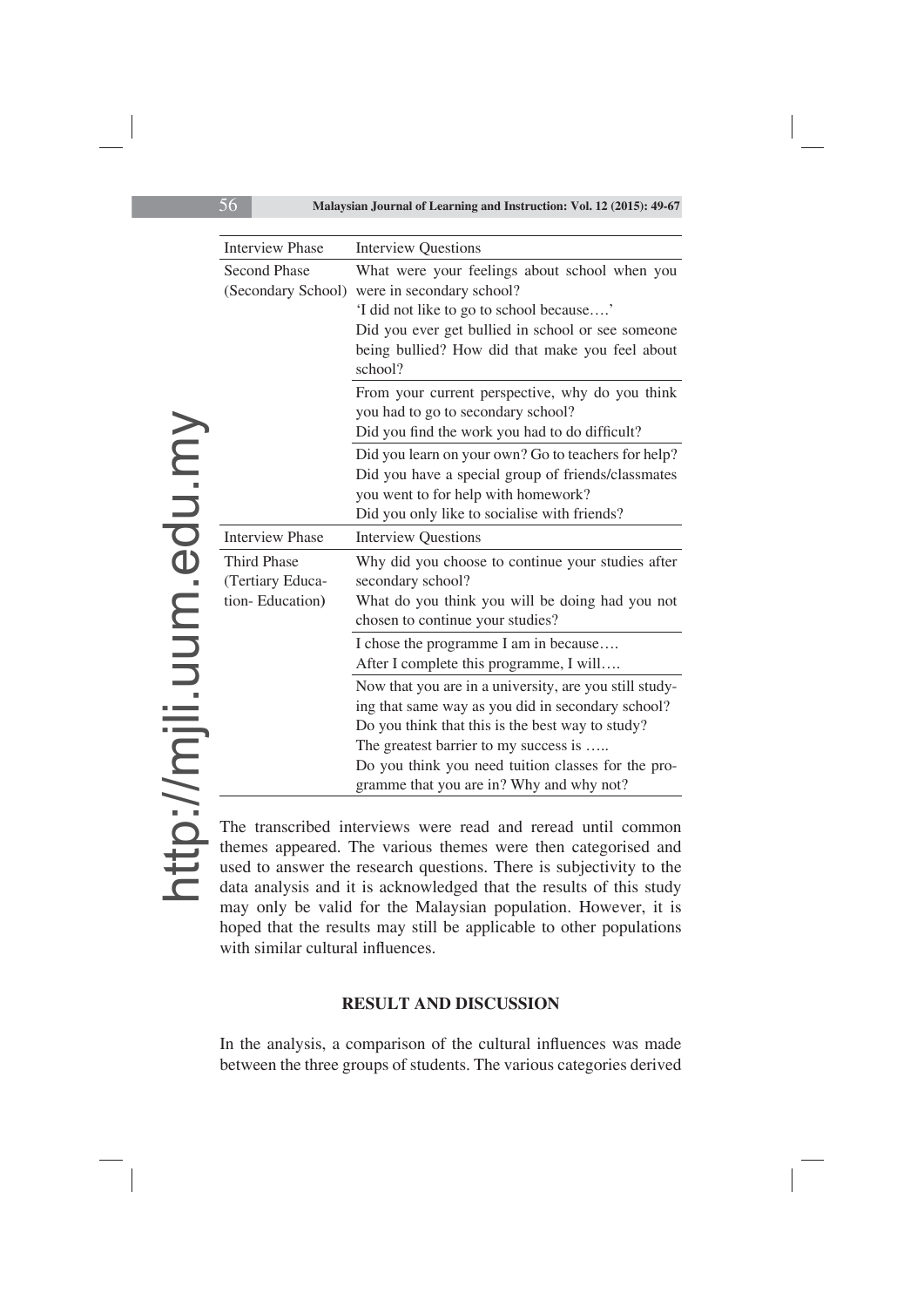from analysis of the data were used to answer the two research questions.

RQ1. How is the influence of culture reflected in Malaysian students when they learn?

# *Working individually versus working in groups*

Eight out of 12 students said they preferred to do their assignments in a group. All of these students had a special group of friends that they went to for help. They also said that they preferred to ask their friends in the group rather than approach their teachers because it was easier to get answers from them. Added to this, they also felt more comfortable asking their friends than their teachers. For instance, MB commented:

"I like to do my assignments with my group of friends that are in the same programme with me. I like to ask my friends rather than going to see my teacher. It is easier to ask them. I can get the answers quickly".

The four students who indicated that they preferred studying on their own did so because they had difficulty feeling comfortable in a study group. This loss of a sense of belonging was more prevalent in university than in school. For instance, GT said:

"I prefer to do my assignments on my own because I have difficulty finding a study group. I do not feel that I am able to mix well with my other classmates. If I can find a group that I feel comfortable with, I will join them. I am also a little older than them because I failed one year in another university".

# *Perceptions of teachers and parents as authorities*

Nine out of 12 students said that they looked to their teachers to give them information on what they needed to learn. These teachers were perceived as elders; hence, were respected as well as feared. They also perceived these teachers helped them pass examinations during 'tuition' classes and valued those who had more 'experience'. For instance, KF said: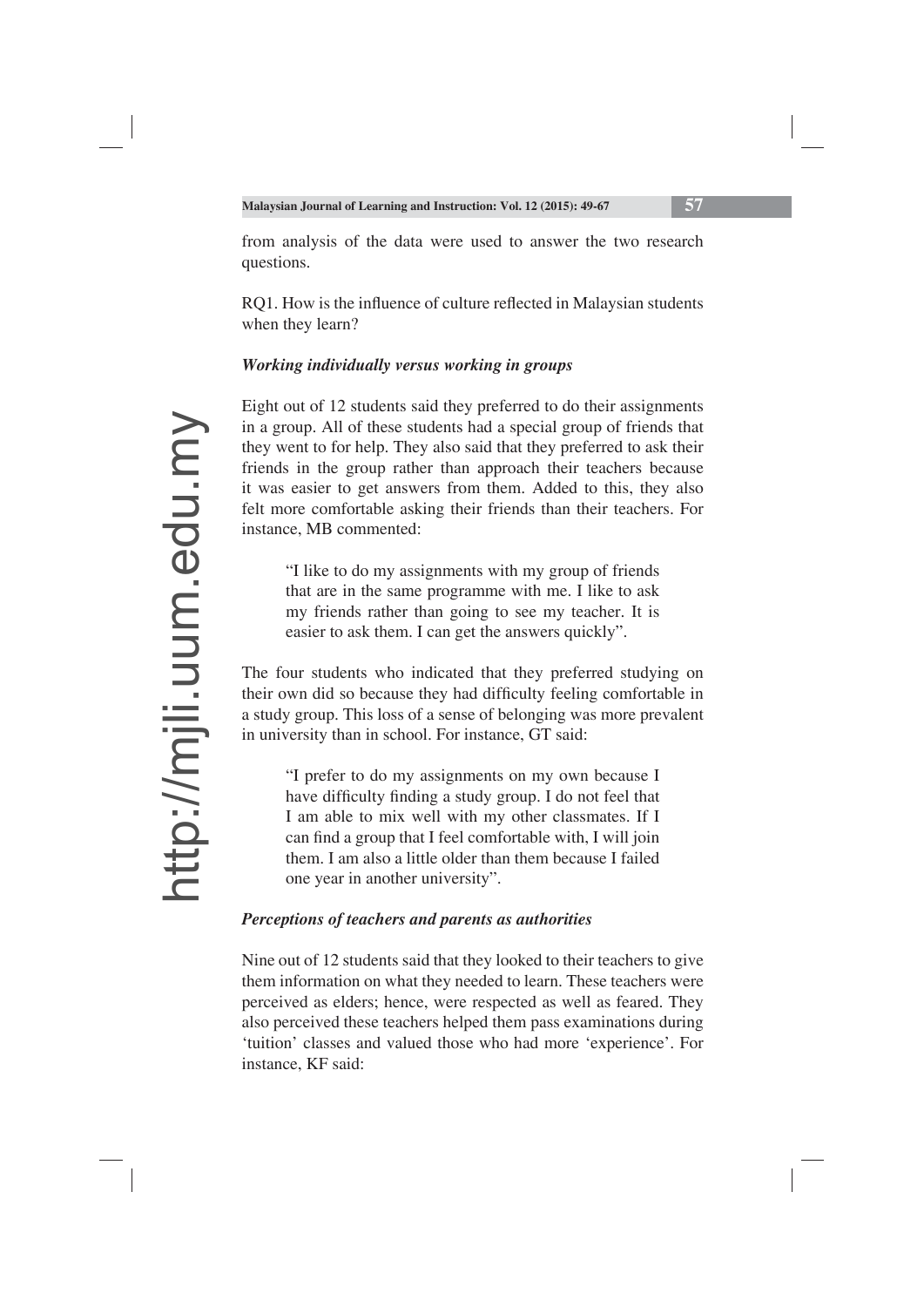"During my secondary school, I just listened to what the teachers teach and wait for the answers. I then went for tuition after school as I wanted a more experienced teacher. This is so that I can pass my examinations".

These students only listened to teachers who knew what they were talking about and would not do their homework assignments if they could get away with it. This showed a latent conflict between the teacher and the student. They also perceived that the teacher was to blame if they failed in their tests. For instance, KS said:

"I will only listen to the teachers that I felt knew what they were talking about. Some of them will give us homework. I will not do them. Then when I failed in my examinations I would tell my parents that the teacher did not teach us properly".

All the students said they stayed in school because of their parents. They were afraid to disobey their parents. All of these students were also expected to do well in school. For instance, BR said:

"I did not want to fail in school because I did not want to disappoint my parents. I was expected by my family to pass my examinations. So I did my homework even when I did not feel like it and went for the tuition classes that they arranged".

All the students also said that they decided to enrol in a university programme because of parental expectations. The students perceived that they needed to respect the views of their parents and have their parents be proud of them; hence, they wanted to do well in their studies. For instance, HC said:

"I really did not want to study and I wanted to go and find work after secondary school. But my parents insisted that I enrol in this university. It is okay now after a few months. I need to study hard so that my parents can be proud of me".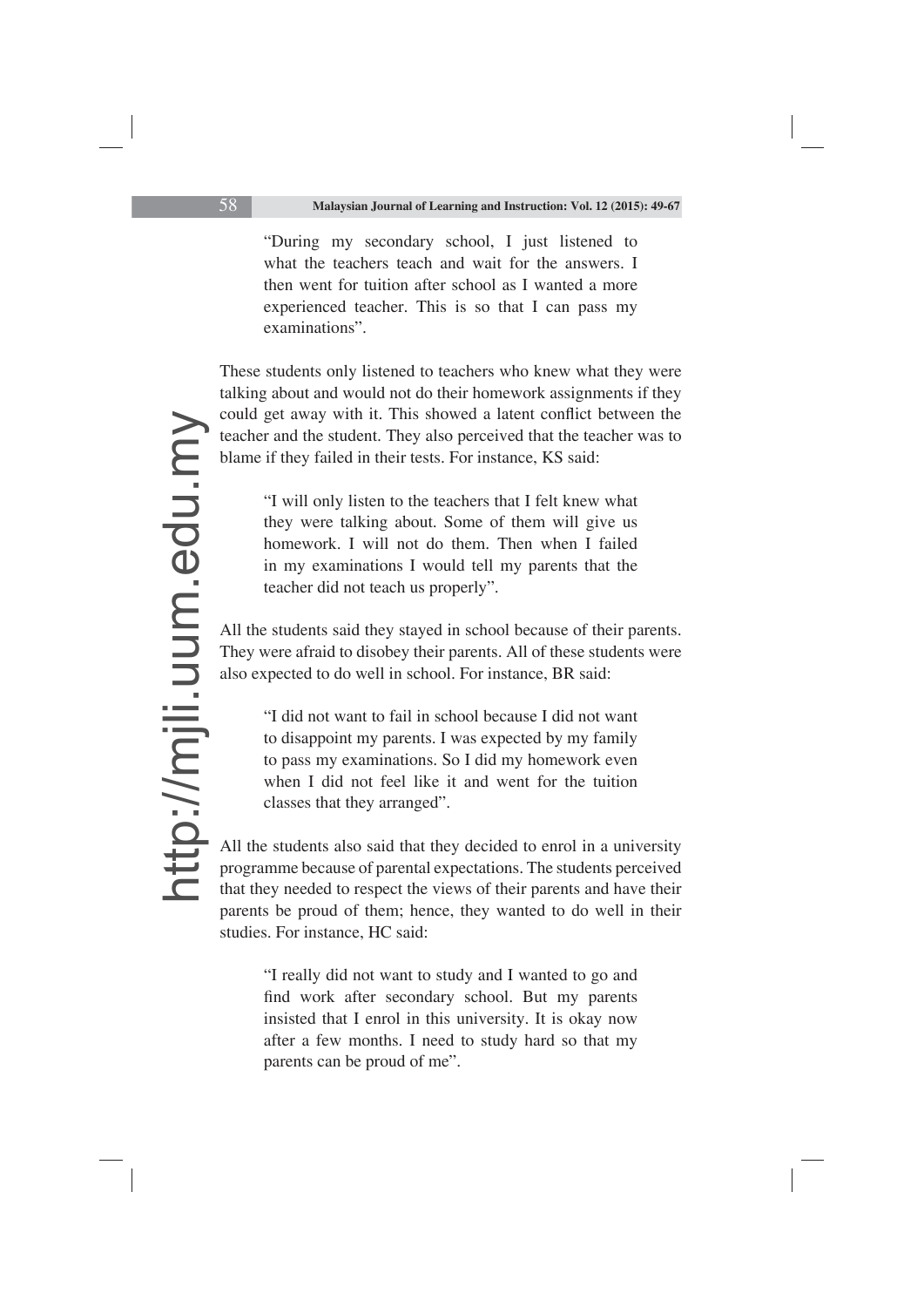### *Female versus male teachers*

Nine out of 12 students did not have a preference for teachers of a particular gender as long as they were knowledgeable and approachable. An important factor that students considered when deciding whether they liked a teacher was the amount of 'tips' or hints the teacher gave before an examination. They were of the opinion that 'good' teachers would do this before examinations. For instance, FB commented:

"It does not matter to me if my teacher was a male or female as long as they know what and how to teach. They also need to give tips before an exam so that it is easier for me to study".

#### *Opportunities for careers and jobs*

Eleven of the 12 students were of the opinion that both sexes should be allowed equal opportunities to work and have a career. They did not think that it was important for them to assume male and female roles as both genders could equally share responsibilities. For instance, KK said:

"I think both males and females should be allowed to go out and work and pursue a career. Like my mother works away from home and my father is the one who stay at home to look after us. That is because my mother is more qualified than my father. My father just runs a restaurant while my mother is an executive. So it does not matter if you are male or female - both must work and share the responsibilities of bringing up a family".

Eleven out of 12 students perceived that it was important for them to have a job that earned more money for a brighter future. This is considered a masculine trait and differs from their more ambivalent perceptions of the roles of males and females. For instance, BK commented:

"When I finished my SPM, I went out to work and found that the job of a salesperson was very difficult and I did not earn much money. I decided to enrol in a university programme so that I could get a better job in the future".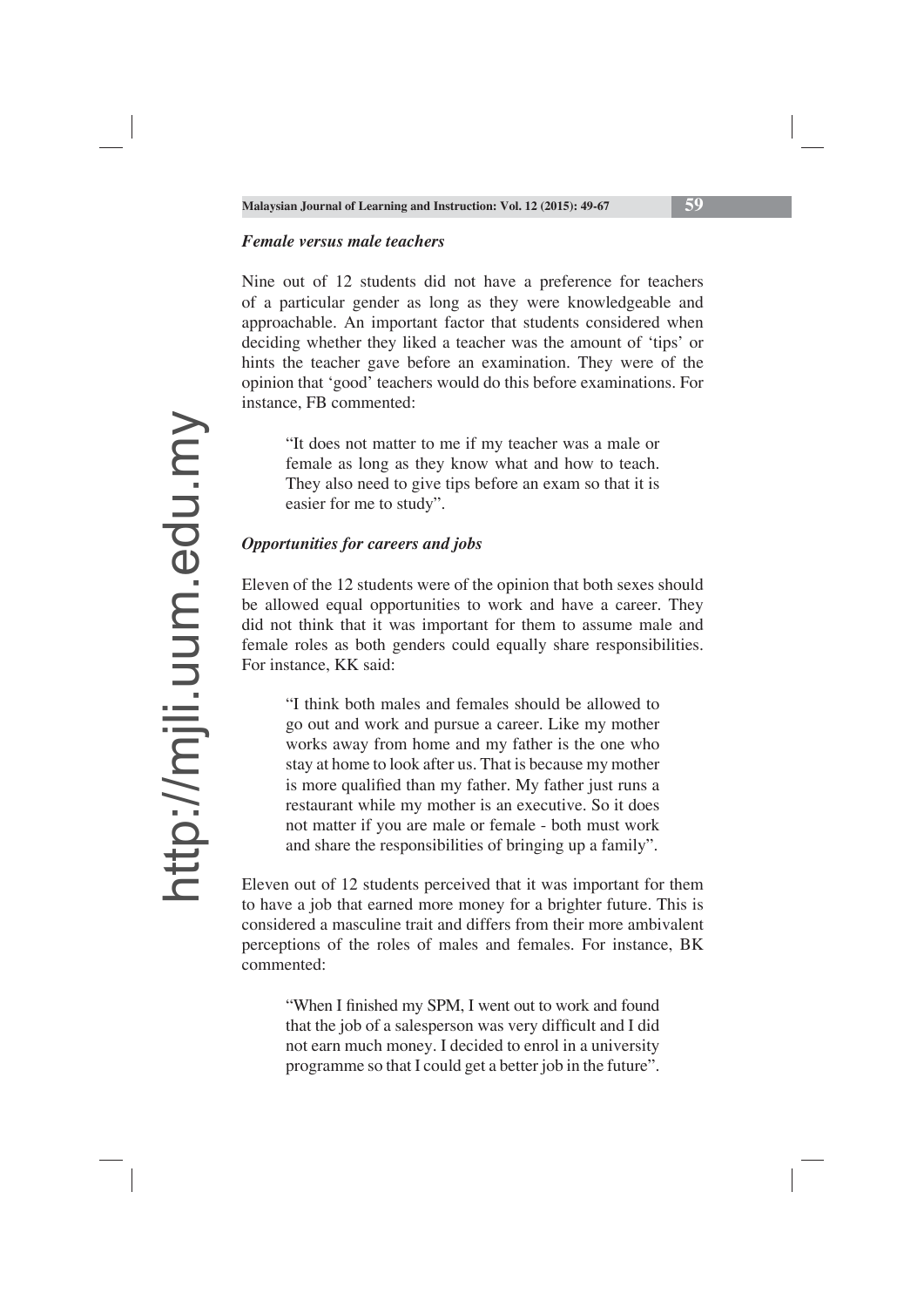### *Risk-taking behaviour*

All these students did not like to take risks. They looked to their teachers for information. Their focus was learning to pass examinations and not exploring and learning on their own. For example, one of the students, SK said:

"I look to my teachers as a source of information and knowledge. I just want to make sure I can avoid making mistakes when I am taking my examinations".

All of them were of the opinion that their teachers needed to give them hints on what to study before an examination. For instance, FB commented:

"A good teacher, in my opinion, would be giving hints on what to study before an examination. I experienced failing my exam once and that was because the teacher did not give me enough tips; so what I studied did not come out in my examinations".

These students also perceived that they were getting higher qualifications to secure a better job in future. Hence, they had to pass their examinations well. For instance, BK commented:

"Before enrolling in the university, I was working as a salesperson in a store. The hours were long with little pay. I do not want that kind of work; so I have to pass my exams and get a better job in future".

### *Discussion*

In general, most of the students liked to learn in their individual groups among peers they liked. This implies a tendency towards integration but only into groups that provided peer support as suggested by Noordin and Jusoff (2010) and Kuhnen et al. (2001). All the students also expressed a preference for going to friends for help rather than their teachers whom they perceived as authority figures. This suggests low IDV. This also implies a high PDI towards their teachers, similar to findings by Hofstede (2007).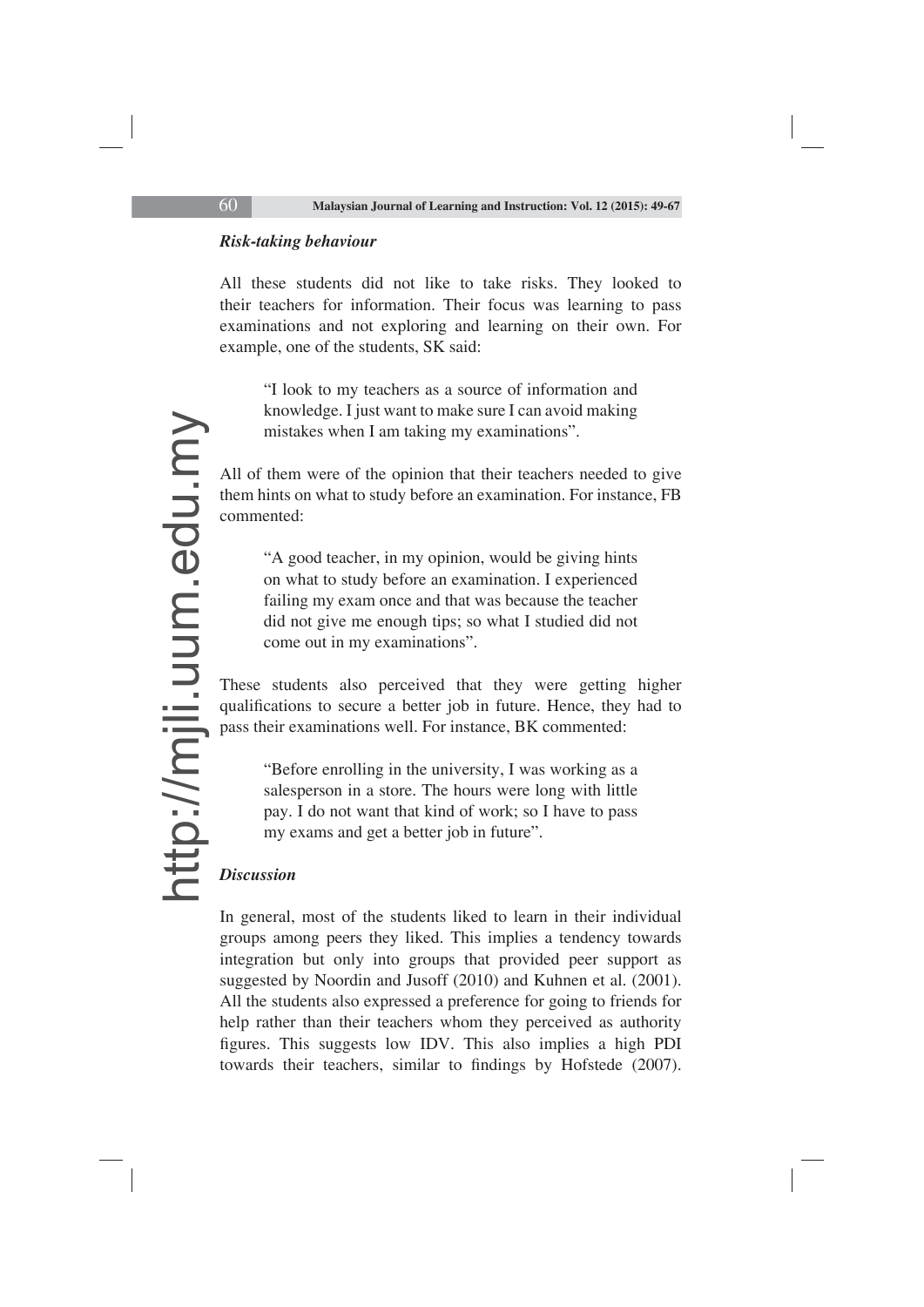However, these students also chose not to follow instructions from the teacher if they perceived they could get away with it, implying the PDI gap may be diminishing, similar to what was found by Ginsberg (2005). However, all of these students, regardless of their backgrounds, respected their parents and allowed them to play a big role in their lives and education. Many of these students felt a need to study and do well in school in order to make their parents proud, again suggesting a high PDI. These findings suggest that students are not willing or ready to challenge individuals they believed were knowledgeable and perceived as authority figures. Hence, the perception that learning is more about how to do rather than how to learn (Hofstede et al., 2010) is still prevalent among these students. Only the high achievers were willing to ask questions in class. Development of deep and critical thinking would be challenging for the rest of the students. Working in groups for them is not about development of ideas but more a resource for obtaining answers for their assignments.

Most of the students did not have a preference for male or female teachers, implying low MAS. However, the need for a good job in their future indicates a high MAS in terms of career advancement and earnings. They also perceived that both genders should be given equal opportunities for jobs and building careers.

These students studied in order to secure a better job in the future. This need for security was evident in their need to pass their examinations. This risk aversion would not help them develop deep learning (Biggs & Tang, 2007) which is crucial for critical and analytical skills. They tended to memorise information which would keep them at the knowledge level. There was little contextual learning taking place which hindered the development of lifelong learning skills.

2. What are the differences in the influence of culture on high, average and low achieving students?

The results from the interviews of these students were analysed to determine the influence of culture on how and why these three groups learned. The results are shown in Table 2.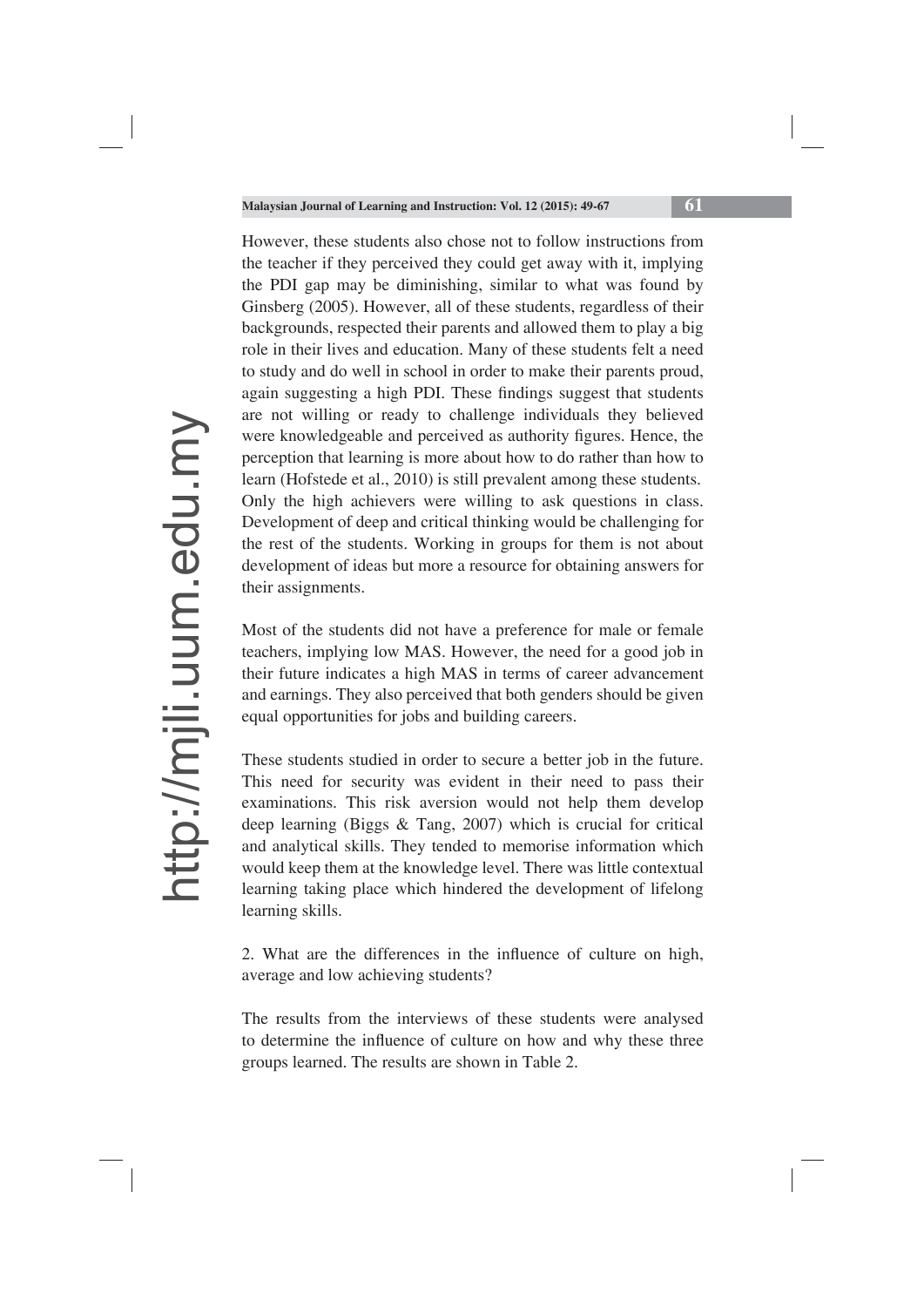| Table 2               |                                                                                                        |                      |                                                                                     |                      |
|-----------------------|--------------------------------------------------------------------------------------------------------|----------------------|-------------------------------------------------------------------------------------|----------------------|
|                       | The Influence of Culture on How and Why Students from Different Achievement Levels Learned             |                      |                                                                                     |                      |
| Achievement<br>Levels | How did they learn?                                                                                    | Percentage<br>$(\%)$ | Why did they learn?                                                                 | Percentage<br>$(\%)$ |
|                       | Always curious about what they were learning.                                                          | <b>DOI</b>           | Parents asked them.                                                                 | 100                  |
|                       | to what the teacher said and followed instructions.<br>Listened                                        | 100                  | Did not want to disappoint parents.                                                 | 100                  |
| High                  | Went for tuition classes during to prepare for examinations.                                           | 100                  | Wanted a better career in the future.                                               | 100                  |
|                       | Asked questions in class.                                                                              | 100                  | Liked to learn and felt happy when<br>learning something new.                       | 100                  |
|                       | Liked studying in groups especially for challenging assignments<br>requiring research.                 | $\approx$            |                                                                                     |                      |
| Average               | to the teacher in order to get hints for questions in<br>examinations.<br>Listened                     | 100                  | get in trouble with parents and teachers.<br>To avoid disappointing parents and not | 100                  |
|                       | Went for tuition classes after school to learn examination taking<br>skills.                           | 100                  | Did not want a low paying job in the<br>future.                                     | 80                   |
|                       | Predicted questions using hints given by the teacher.                                                  | 80                   | Wanted to be respected person in the<br>future.                                     | 80                   |
|                       | Asked friends to help with assignments and only went to teachers                                       | $\overline{C}$       |                                                                                     |                      |
|                       | as a last resort.<br>Liked working in groups to complete work quickly.                                 | 70                   |                                                                                     |                      |
| Low                   | Went for tuition classes because it was difficult to keep up.<br>Parents enrolled them in the classes. | $\overline{00}$      | Parents asked them to study.                                                        | 100                  |
|                       | Preferred to study in a group so that friends can help                                                 | $\Im$                | So as not to have to work as manual labour                                          | 100                  |
|                       | Depended on friends who had better knowledge.                                                          | $\degree$            |                                                                                     |                      |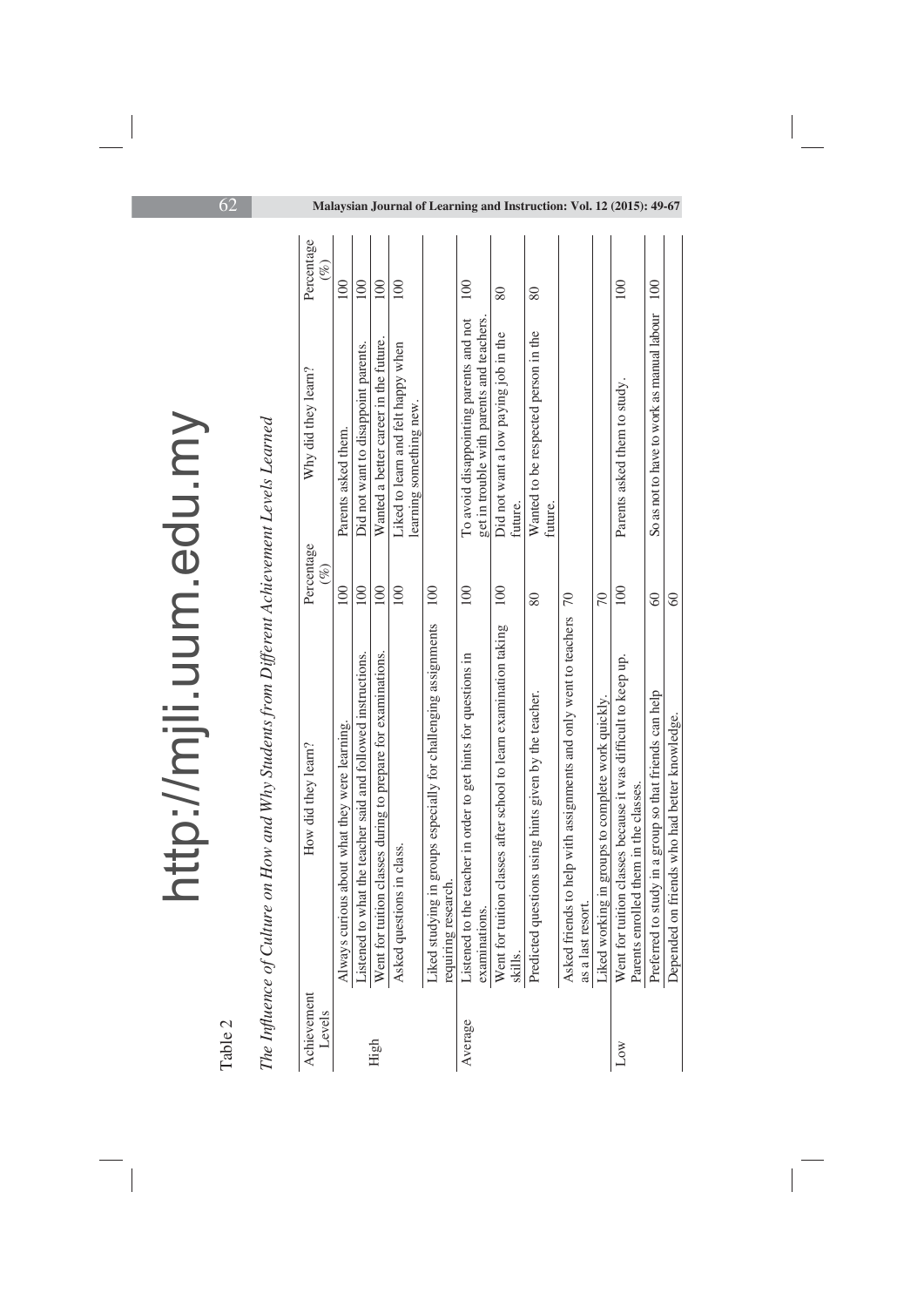#### **DISCUSSION**

All the students in the sample, regardless of their achievement levels as shown in Table 2, studied because they did not want to disappoint their parents. However, the average achievers also studied because they did not want to get in trouble with their parents and teachers. All of these students wanted a better job in future, but the three groups expressed this in different ways. The high achievers wanted a better career, implying they would have more work related responsibilities as time passed. In contrast, the average and low achievers, 80% and 100%, respectively as shown in Table 2, studied because they wanted a job with better pay; hence, they were more interested in potential monetary gains. The average group, 80% of them, added that they wanted to be persons who are respected as shown in Table 2. The high achievers were the only ones who mentioned they liked and were happy to learn.

These students used similar approaches to learn regardless of their achievement levels as shown in Table 2. All the students went for after school tuition classes but for different reasons. The high achievers wanted extra help when preparing for the national examinations. The average achievers went to learn how to answer examination questions, while the low achievers went in order to keep up in school. The low achievers, 60% of them, preferred to study in a group so that their friends could help them with the work. About 70% of the average achievers studied in groups to share information and complete their work. All of the high achievers liked working in groups especially with challenging assignments that required research. There were also differences between the average and high achievers in how they learned. All of the high achievers listened and asked questions in class; whereas, about 75% of the average achievers would use the hints given by teachers to predict possible questions. All the low achievers only wanted to be taught what was covered in the examinations.

#### **CONCLUSION**

The results of this study suggest that the cultural backgrounds of students can influence the effectiveness of learning approaches. The growing need for education will further demand that learning must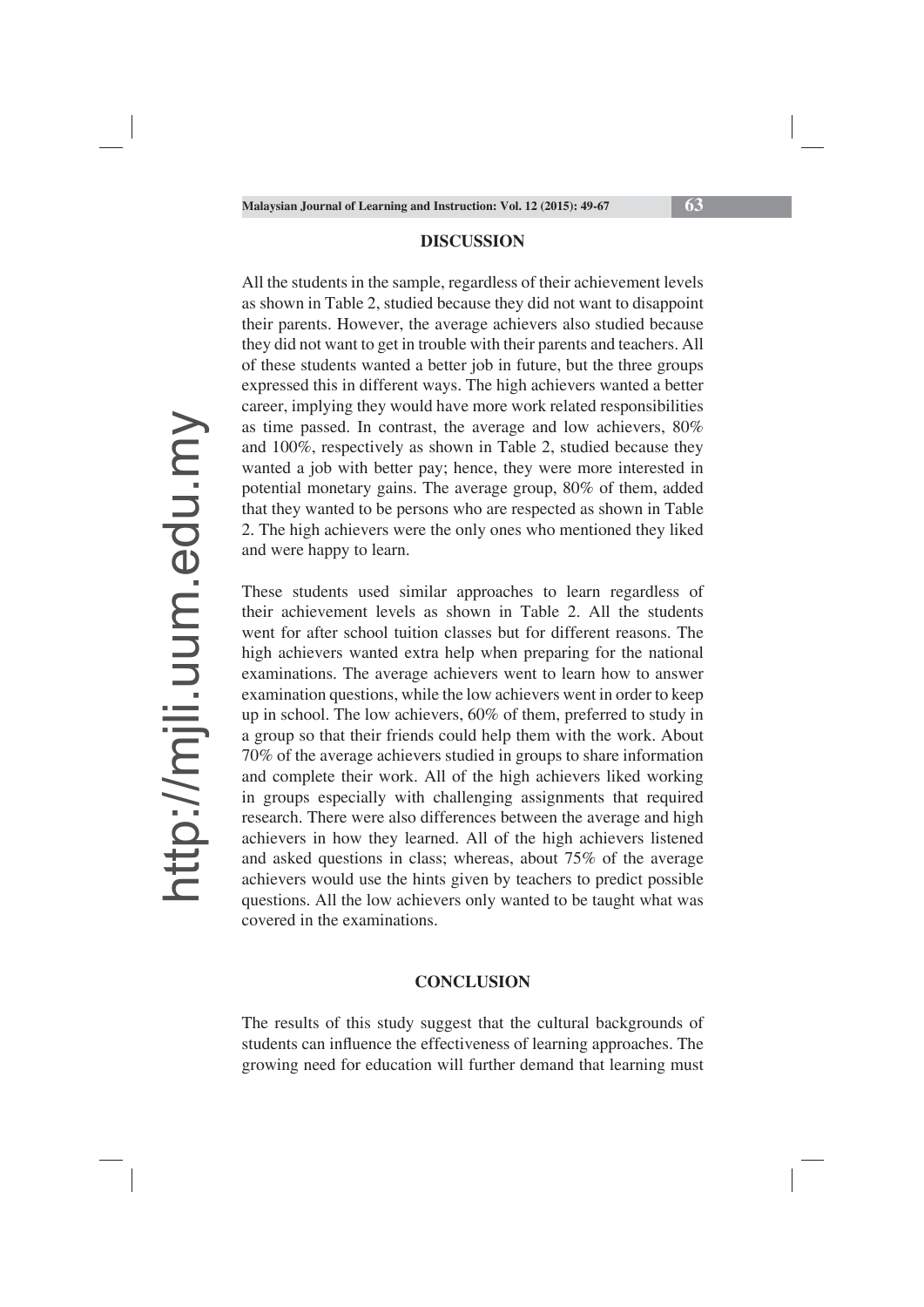be a culturally adapted experience (Parrish & Linder-VanBerschot, 2010). This is because students entering learning environments that are not aligned with their own culture can experience significant conflict. This conflict arises not only because of a difference in teaching and learning styles but also because of the struggle students will have in trying to maintain a connection with their local culture and their new learning environment. According to Parrish and Linder-VanBerschot (2010), this can influence their performance during the learning experience.

Furthermore, students need to be comfortable about making mistakes and learning from them in order to promote deep thinking (Biggs & Tang, 2007). They also need to be open to exploring new ideas through group interaction. These students were reluctant risktakers as they took extra classes to hone their test-taking skills. Such classes only develop "test thinkers" (Maylone, 2004), a term used to describe the ability of students to behave in idiosyncratic ways while taking tests which are unconnected to content knowledge. "Test thinkers" often choose to memorise content rather than engage in deep thinking.

The process of learning could be enhanced if it is perceived as enjoyable (Seligman, 2002). However, these students were more interested in passing examinations than enjoying the learning process. They also viewed their teachers as sources of answers and information rather than as facilitators to help them learn, as suggested by Hofstede et al. (2010). The implementation of studentcentred learning will be challenging as these students are not willing to explore on their own. Based on the results, risk-taking behaviour is lacking among these students; hence, the willingness to experience failures which is important when developing deep thinking (Biggs, 1999) is absent.

The wish for a better job in future and low risk-taking behaviour seems to be contradictory. Employers value a certain amount of independence and willingness to take risks among their employees. These students were not keen on developing such skills. Hence, creating awareness among these students on the kinds of behaviours and skills required by employers is needed. Although this study has generated interesting information on learning among Malaysian students, the influences of culture need to be taken with caution.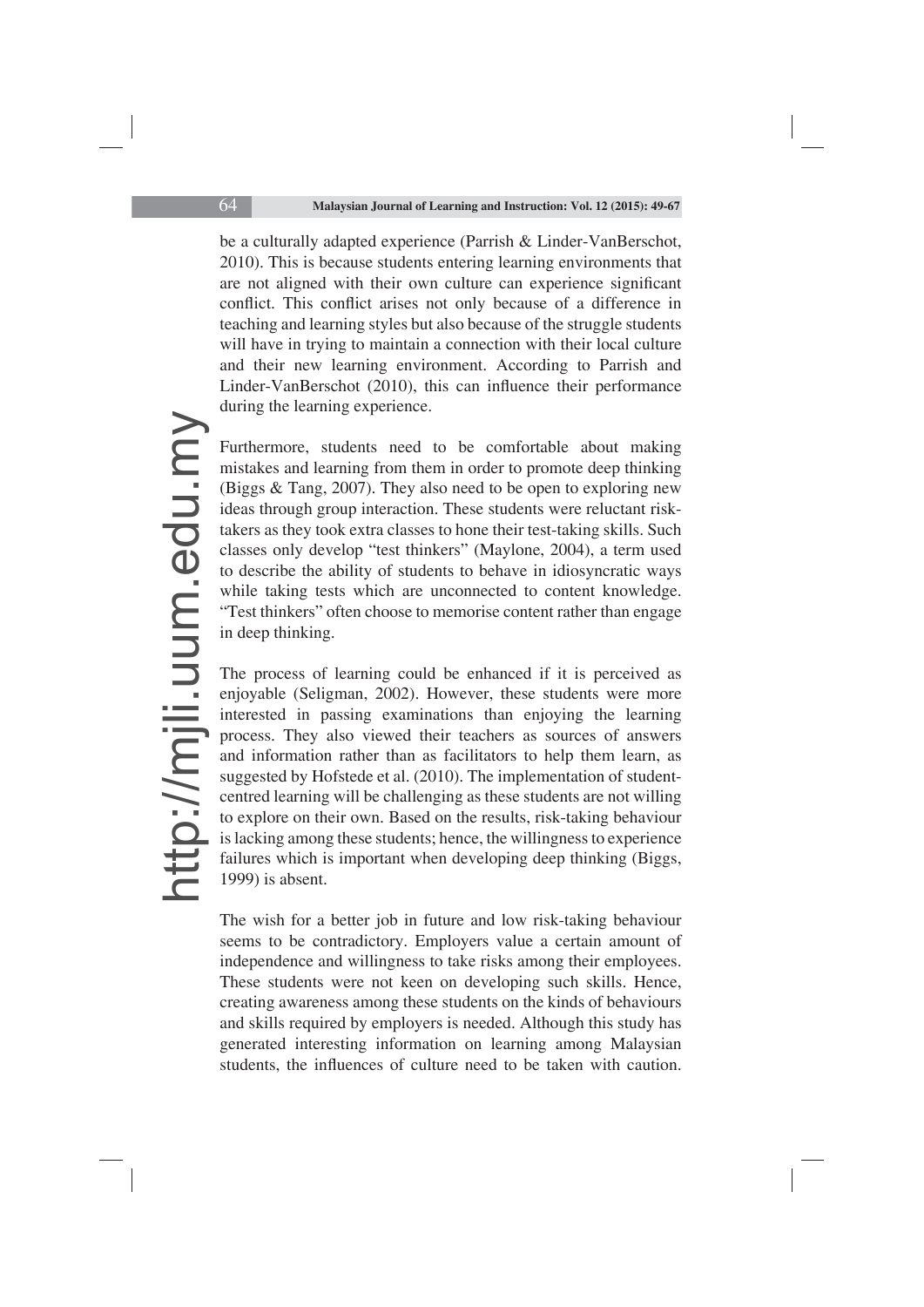Although Hofstede (1984) has treated culture as something that is static, other researchers have suggested that it may be more fluid in nature (Signorinia, Wiesemesa, & Murphya, 2009). Osland and Bird (2000) even warn against cultural stereotyping. They caution about the need for students to understand the complexities of their own culture and to use the various cultural stereotypes as basic tools to better understand themselves. If culture indeed plays a part in learning, it is necessary for students to make sense of their social environment and create an awareness of their own culture that would help them learn better.

This study generated many more questions than it answered. One question is on how to create awareness of the need to take risks. Another is the best approach to help these students accept that failure is part of learning. Skills training and learning for mastery need to be impressed upon them as well. Hence, further research into learning approaches and strategies must take into consideration the influence of culture on student behaviour in learning situations. One way of helping students gain awareness on the way they learn is by helping them gain insights into how they behave among their peers and in learning situations. Questionnaires that help generate this awareness can be developed.

### **ACKNOWLEDGEMENTS**

We would like to acknowledge the contributions of Frances A. Bryant to the successful completion of this paper.

#### **REFERENCES**

- Ahmad, A. Sahbak, R. (2009). Teacher-student attachment and teachers' attitudes towards work. *Jurnal Pendidik dan Pendidikan,* 24, 55-77.
- Biggs, J. (1999). What the student does: Teaching for enhanced learning. *Higher Education Reaserch and Development*, *18* (1), 57-75.
- Biggs, J., & Tang, C. (2007). *Teaching for quality learning at university : What the student does* (3rd ed.)*.* Berkshire: Open University Press.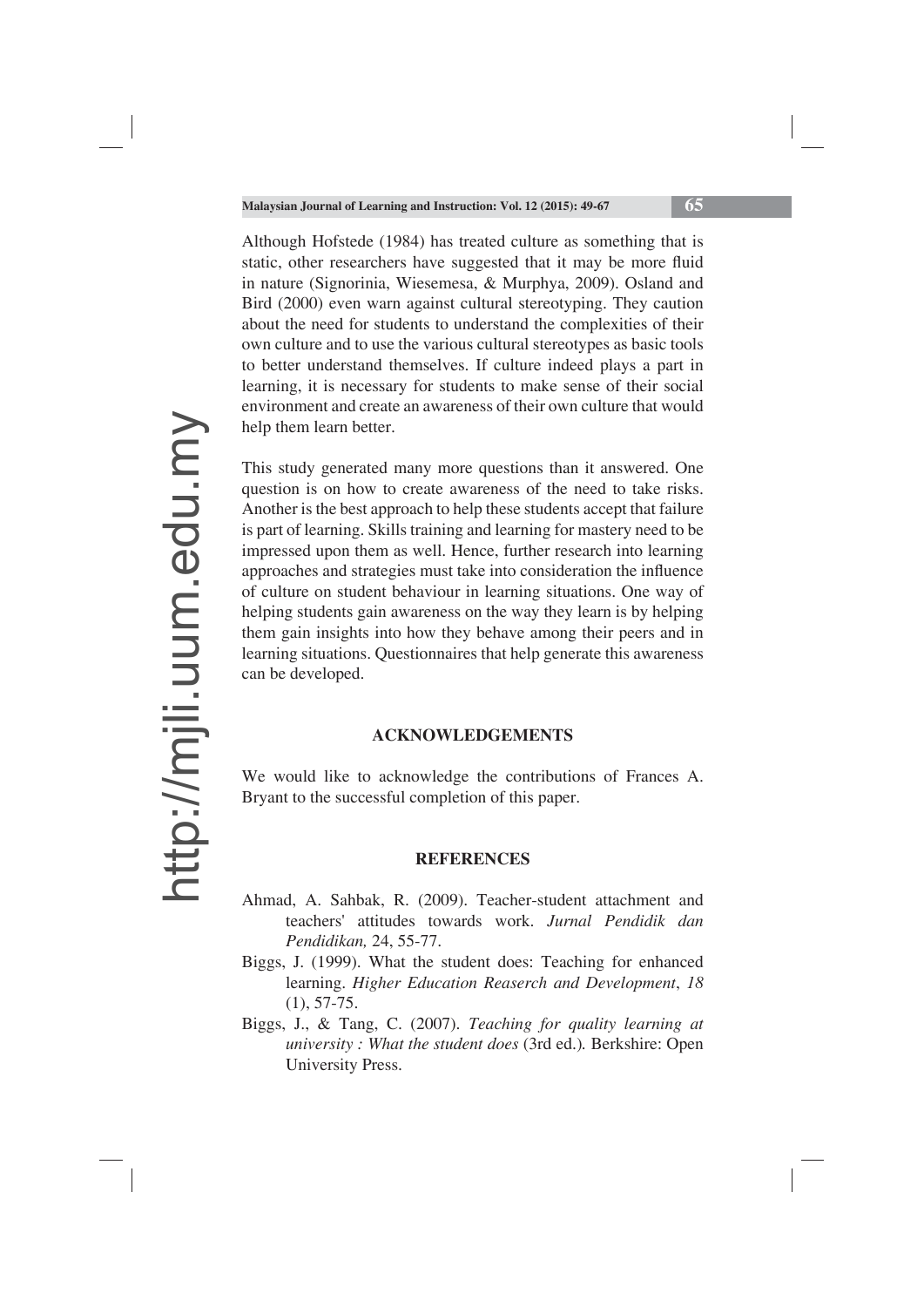- Creswell, J. W. (2013). *Qualitative inquiry and research design: Choosing among five approaches.* Los Angeles: Sage.
- Ginsberg, M. B. (2005). Cultural diversity, motivation and differentiation. *Theory into Practice*, *44*(3), 218-225.
- Hiew, W. (2012). English language teaching and learning issues in Malaysia: Learners' perceptions via Facebook dialogue journal. *Researchers World*, *3*(1), 11-19.
- Hofstede, G. (1984). The cultural relativity of the quality of life concept. *Academy of Management Review*, *9* (3), 389-398.
- Hofstede, G. (2001). *Culture's consequence.* London: Sage Publications.
- Hofstede, G. (2007). A European in Asia. *Asian Journal of Social Psychology*, *10*, 16-21.
- Hofstede, G., Hofstede, G. J., & Minkov, M. (2010). *Cultures and organisations: Software of the mind.* New York: McGraw-Hill.
- Kember, D. ( 2000). Misconceptions about the learning approaches, motivation and study practices of Asian students. *Higher Education*, *40* (1), 99-121.
- Kember, D., & Wong, A. (2000). Implications for evaluation from a study of students' perceptions of good and poor teaching. *Higher Education*, *40*(1), 69-97.
- Khoo, H. E. (2003). Implementation of problem-based learning in Asian medical schools and students' perceptions of their experience. *Medical Education*, *37*(5), 401-409.
- Kluckhohn, C. (1962). The study of culture. In S. Tax, *Anthropology today: Selections* (pp. 304-320). Chicago: University Chicago Press.
- Kuhnen, U., Hannover, B., Ute, R., Ashiq, A. S., Schubert, B., Upmeyer, A., et al. (2001). Cross-cultural variations iniIdentifying embedded figures comparisons from the United States, Germany, Russia, and Malaysia. *Journal of Cross-Cultural Psychology*, *32*(3), 366-372.
- Larkin, M., Watts, S., & Clifton, E. (2006). Giving voice and making sense in interpretive phenomenological analysis. *Qualitative research in Psychology*, *3*, 102-120.
- Littlewood, W. (2001). Students' attitudes to classroom English learning: A cross-cultural study. *Language Teaching Research*, *5*(1), 3-28.
- Maylone, N. (2004). Do tests show more than 'test think'? *The Education Digest*, 69 (8), 16-20.